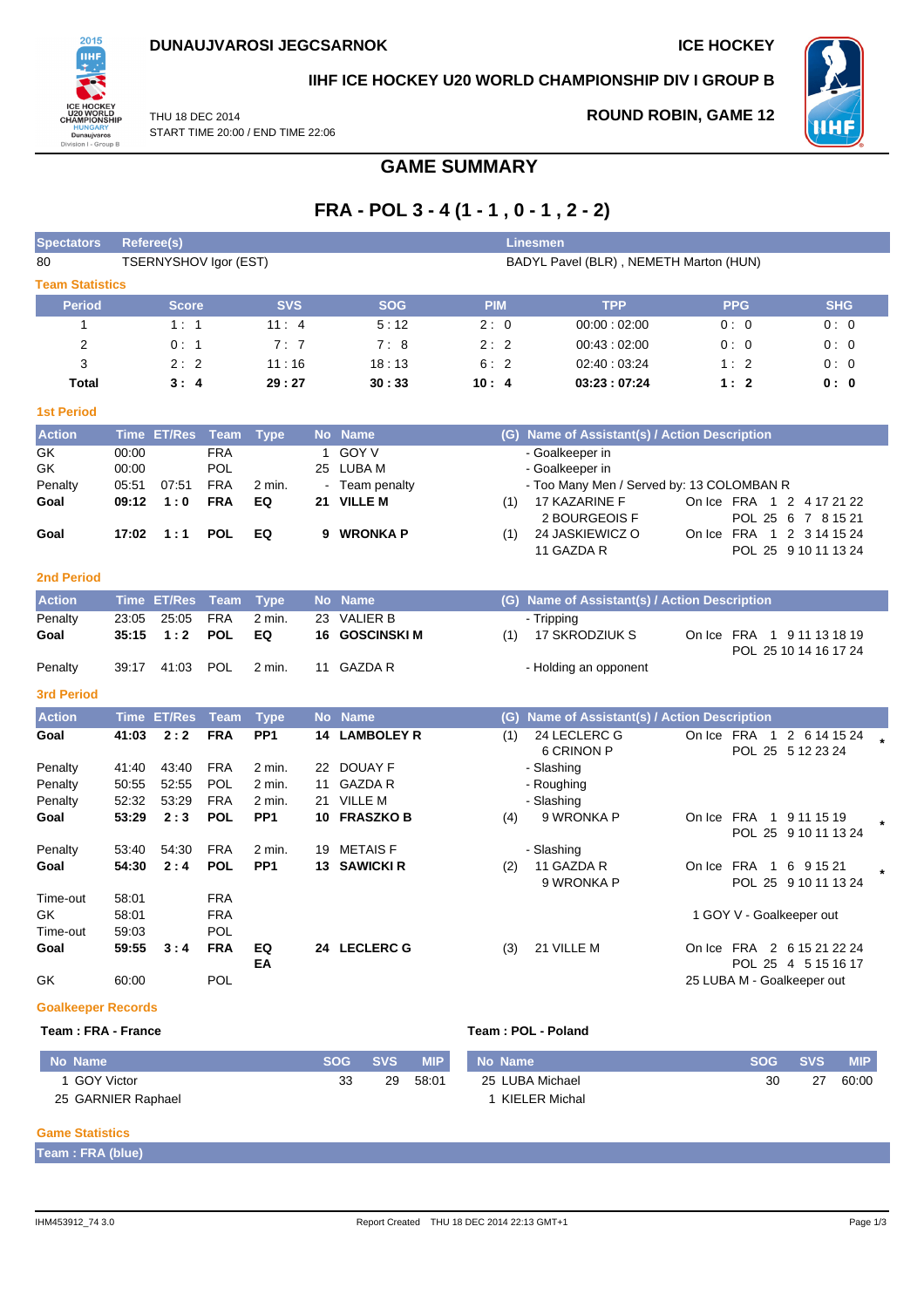# **DUNAUJVAROSI JEGCSARNOK ICE HOCKEY**



### **IIHF ICE HOCKEY U20 WORLD CHAMPIONSHIP DIV I GROUP B**

THU 18 DEC 2014 START TIME 20:00 / END TIME 22:06

## **ROUND ROBIN, GAME 12**



| Head Coach: CHARRIER Lionel |                           |          |          |                |                |                |                |          |        | <b>Shots on Goal</b> |                |                |                        |             |
|-----------------------------|---------------------------|----------|----------|----------------|----------------|----------------|----------------|----------|--------|----------------------|----------------|----------------|------------------------|-------------|
| <b>No Pos</b>               | <b>Name</b>               | G        | A        | P              | <b>PIM</b>     | $FO+$          | FO-            | $FO+/-$  | FO%    | -1                   | $\overline{2}$ | 3              | <b>OT</b><br><b>TS</b> | $+/-$       |
| 4 D                         | <b>THIRY Thomas</b>       | 0        | $\Omega$ | 0              | 0              | 0              | 0              | 0        | 0.00   | 0                    | 0              | 0              | 0                      | $+1$        |
| 6 D                         | CRINON Pierre +A          | 0        |          |                | 0              | 0              | 0              | 0        | 0.00   | 0                    | 0              | 0              | 0                      | $+1$        |
| 17 F                        | <b>KAZARINE Fabien</b>    | $\Omega$ |          |                | 0              |                | 0              |          | 100.00 | $\overline{1}$       |                |                | 3                      | $+1$        |
| 21 F                        | VILLE Malo +A             |          |          | 2              | 2              | 7              | 8              | -1       | 46.67  | 1                    |                |                | 3                      | $+2$        |
| 22 F                        | <b>DOUAY Floran</b>       | $\Omega$ | $\Omega$ | 0              | $\overline{2}$ | $\Omega$       | 1              | $-1$     | 0.00   | 0                    | $\Omega$       | 3              | 3                      | $+2$        |
| 9 D                         | MONTENOISE-OUDOT Arthur   | 0        | 0        | 0              | 0              | 0              | 0              | 0        | 0.00   | 1                    | 0              | 0              |                        | $-1$        |
| 11 D                        | <b>CHAPELIER Loic</b>     | 0        | 0        | 0              | 0              | 0              | 0              | 0        | 0.00   | 0                    | 0              | 0              | 0                      | $-1$        |
| 14 F                        | <b>LAMBOLEY Robin</b>     |          | 0        |                | 0              | 0              | 0              | 0        | 0.00   | 0                    |                | 3              | 4                      | $-1$        |
| 15 F                        | <b>BOUVET Maurin</b>      | 0        | $\Omega$ | 0              | $\Omega$       | $\overline{7}$ | 2              | 5        | 77.78  | 1                    | 2              | 0              | 3                      | 0           |
| 24 F                        | LECLERC Guillaume +C (BP) |          |          | $\overline{2}$ | $\Omega$       | 13             | 1              | 12       | 92.86  | $\mathbf 0$          | $\Omega$       | 5              | 5                      | $\mathbf 0$ |
| 2 D                         | <b>BOURGEOIS Fabien</b>   | 0        |          | 1              | 0              | 0              | 0              | 0        | 0.00   | 0                    | 0              | 0              | 0                      | $+1$        |
| 3 D                         | <b>FAURE Arnaud</b>       | 0        | 0        | $\Omega$       | $\Omega$       | $\mathbf 0$    | 0              | 0        | 0.00   | 0                    | 0              | 0              | $\Omega$               | $-1$        |
| 10 F                        | <b>CHAPUIS Romain</b>     | 0        | 0        | 0              | 0              |                |                | 0        | 50.00  | 0                    |                | 3              | 4                      | 0           |
| 12 F                        | <b>BOZON Kevin</b>        | 0        | $\Omega$ | $\Omega$       | $\Omega$       | 6              | 6              | 0        | 50.00  | 0                    | 0              | 0              | $\Omega$               | $\pmb{0}$   |
| 23 F                        | <b>VALIER Benoit</b>      | 0        | 0        | 0              | $\overline{2}$ | $\mathbf 0$    | 0              | 0        | 0.00   | 1                    | 0              | 0              |                        | 0           |
| 7 D                         | MASO Kevin                | 0        | 0        | 0              | 0              | 0              | 0              | 0        | 0.00   | 0                    | 0              | 0              | 0                      | 0           |
| 13 F                        | <b>COLOMBAN Robin</b>     | 0        | $\Omega$ | 0              | $\Omega$       | 1              | 2              | -1       | 33.33  | 0                    | $\Omega$       | 0              | 0                      | $-1$        |
| 16 F                        | <b>COLOTTI Fabien</b>     | 0        | 0        | 0              | 0              | 0              | 0              | 0        | 0.00   | 0                    | 0              | 0              | 0                      | 0           |
| 18 F                        | <b>COULAUD Loic</b>       | 0        | 0        | 0              | 0              | 0              | 0              | 0        | 0.00   | 0                    | 0              | 0              | 0                      | $-1$        |
| 19 F                        | <b>METAIS Fabien</b>      | $\Omega$ | $\Omega$ | 0              | $\overline{2}$ | $\overline{2}$ | $\overline{2}$ | $\Omega$ | 50.00  | 0                    |                | $\overline{2}$ | 3                      | $-1$        |
| GK<br>1.                    | <b>GOY Victor</b>         | 0        | 0        | 0              | 0              |                |                |          |        | 0                    | 0              | 0              | 0                      |             |
| 25 GK                       | <b>GARNIER Raphael</b>    | 0        | 0        | 0              | 0              |                |                |          |        | 0                    | 0              | 0              | 0                      |             |
| Total                       |                           | 3        | 5        | 8              | 8              | 38             | 23             | 15       | 62.30  | 5                    | 7              | 18             | 30                     |             |

#### **Team : POL (white)**

| $1$ van $1 \vee$ $1 \vee$ (will $\vee$ ) |                                |    |                |             |            |       |          |             |        |    |                |                      |                         |             |
|------------------------------------------|--------------------------------|----|----------------|-------------|------------|-------|----------|-------------|--------|----|----------------|----------------------|-------------------------|-------------|
|                                          | Head Coach: JOHANSSON Torbjorn |    |                |             |            |       |          |             |        |    |                | <b>Shots on Goal</b> |                         |             |
| <b>No Pos</b>                            | <b>Name</b>                    | G. | Α              | P           | <b>PIM</b> | $FO+$ | FO-      | $FO+/-$     | FO%    |    | $\overline{2}$ | 3 <sup>2</sup>       | <b>TS</b><br><b>OT</b>  | $+/-$       |
| 9 F                                      | WRONKA Patryk +C               |    | 2              | 3           | 0          | 2     |          | 1           | 66.67  | 1  | 0              | 1                    | $\overline{\mathbf{c}}$ | $+1$        |
| 10 F                                     | <b>FRASZKO Bartosz</b>         |    | 0              |             | 0          | 0     | 2        | $-2$        | 0.00   | 1  | 0              | 2                    | 3                       | $+2$        |
| 11 D                                     | <b>GAZDA Remigiusz</b>         | 0  | $\overline{2}$ | 2           | 4          | 0     | 0        | 0           | 0.00   | 2  | $\mathbf 0$    | 3                    | 5                       | $+1$        |
| 13 F                                     | SAWICKI Radoslaw +A            | 1  | $\Omega$       |             | 0          | 6     | 12       | $-6$        | 33.33  | 2  | 0              | 1                    | 3                       | $+1$        |
| 24 D                                     | JASKIEWICZ Oskar (BP)          | 0  |                |             | $\Omega$   | 0     | $\Omega$ | $\Omega$    | 0.00   | 0  |                | 3                    | 4                       | $+2$        |
| 4 D                                      | <b>KRAWCZYK Oskar</b>          | 0  | 0              | 0           | 0          | 0     | 0        | 0           | 0.00   | 0  | 0              | 0                    | 0                       | -1          |
| D<br>5                                   | <b>HORZELSKI Marcin</b>        | 0  | 0              | 0           | 0          | 0     | 0        | 0           | 0.00   | 1  | 0              | $\mathbf 0$          |                         | $-1$        |
| 12 F                                     | <b>KRZEMIEN Lukasz</b>         | 0  | 0              | 0           | 0          | 4     | 11       | $-7$        | 26.67  | 2  | 0              |                      | 3                       | 0           |
| 19 F                                     | <b>SIKORA Kamil</b>            | 0  | $\Omega$       | 0           | 0          | 1     | 0        | $\mathbf 1$ | 100.00 | 1  | 2              | $\Omega$             | 3                       | $\mathbf 0$ |
| 23 F                                     | <b>MALICKI Patryk</b>          | 0  | 0              | 0           | 0          | 0     | 0        | 0           | 0.00   | 0  | 0              | 0                    | 0                       | $\mathbf 0$ |
| 6 D                                      | <b>WSOL Patryk</b>             | 0  | 0              | 0           | 0          | 0     | 0        | 0           | 0.00   | 0  | 0              | 0                    | 0                       | -1          |
| 7 F                                      | KISIELEWSKI Karol              | 0  | 0              | 0           | 0          | 0     | 0        | 0           | 0.00   | 0  |                | 0                    |                         | $-1$        |
| D<br>8                                   | <b>MUSIOL Dawid</b>            | 0  | 0              | 0           | 0          | 0     | 0        | 0           | 0.00   | 0  | 0              | 0                    | 0                       | $-1$        |
| $\mathsf{F}$<br>15                       | JAWORSKI Jakub +A              | 0  | $\Omega$       | 0           | 0          | 6     | 6        | $\Omega$    | 50.00  | 0  |                |                      | $\overline{2}$          | $-2$        |
| 21 F                                     | <b>WASINSKI Karol</b>          | 0  | $\Omega$       | $\Omega$    | $\Omega$   | 0     |          | -1          | 0.00   | 0  | $\overline{2}$ |                      | 3                       | $-1$        |
| 2 D                                      | <b>KAFEL Mateusz</b>           | 0  | 0              | 0           | 0          | 0     | 0        | 0           | 0.00   | 0  | 0              | 0                    | 0                       | 0           |
| 14 F                                     | <b>NAHUNKO Dominik</b>         | 0  | 0              | 0           | 0          | 0     | 0        | 0           | 0.00   | 1  | 0              | 0                    |                         | $+1$        |
| 16 F                                     | <b>GOSCINSKI Mateusz</b>       |    | 0              |             | 0          | 0     | 0        | 0           | 0.00   | 0  |                | 0                    |                         | $\mathbf 0$ |
| 17 F                                     | SKRODZIUK Szymon               | 0  |                |             | 0          | 4     | 5        | -1          | 44.44  | 0  | $\mathbf 0$    | $\Omega$             | 0                       | $\pmb{0}$   |
| 22 F                                     | <b>WANAT Dariusz</b>           | 0  | 0              | $\mathbf 0$ | 0          | 0     | 0        | 0           | 0.00   | 1  | 0              | $\mathbf 0$          |                         | $\mathbf 0$ |
| 1 GK                                     | <b>KIELER Michal</b>           | 0  | 0              | 0           | 0          |       |          |             |        | 0  | 0              | 0                    | 0                       |             |
| 25 GK                                    | <b>LUBA Michael</b>            | 0  | 0              | 0           | 0          |       |          |             |        |    | $\Omega$       | 0                    | 0                       |             |
| Total                                    |                                | 4  | 6              | 10          | 4          | 23    | 38       | $-15$       | 37.70  | 12 | 8              | 13                   | 33                      |             |